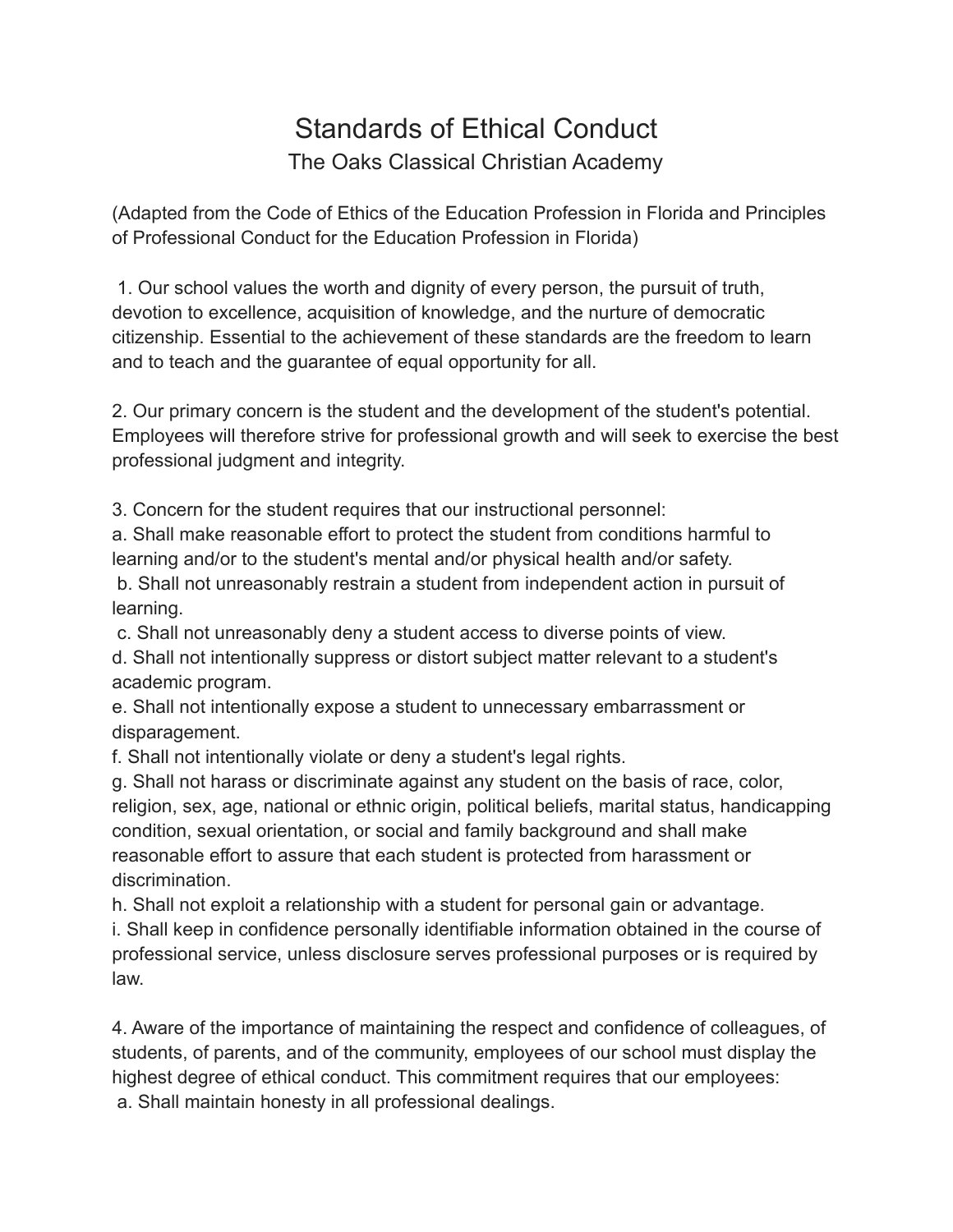b. Shall not on the basis of race, color, religion, sex, age, national or ethnic origin, political beliefs, marital status, handicapping condition if otherwise qualified, or social and family background deny to a colleague professional benefits or advantages or participation in any professional organization.

c. Shall not interfere with a colleague's exercise of political or civil rights and responsibilities. d. Shall not engage in harassment or discriminatory conduct which unreasonably interferes with an individual's performance of professional or work responsibilities or with the orderly processes of education or which creates a hostile, intimidating, abusive, offensive, or oppressive environment; and, further, shall make reasonable effort to assure that each individual is protected from such harassment or discrimination.

e. Shall not make malicious or intentionally false statements about a colleague.

Training Requirement All instructional personnel and administrators are required as a condition of employment to complete training on these standards of ethical conduct.

## **Reporting Misconduct by Instructional Personnel and Administrators**

All employees and administrators have an obligation to report misconduct by instructional personnel and school administrators which affects the health, safety, or welfare of a student. Examples of misconduct include obscene language, drug and alcohol use, disparaging comments, prejudice or bigotry, sexual innuendo, cheating or testing violations, physical aggression, and accepting or offering favors. Reports of misconduct of employees should be made to an administrator by emailing katiecrews@theoaksflorida.com. Reports of misconduct committed by administrators should be made to the board at noraleaomeilia@theoaksflorida.com. Legally sufficient allegations of misconduct by Florida certified educators will be reported to the Office of Professional Practices Services. Policies and procedures for reporting misconduct by instructional personnel or school administrators which affects the health, safety, or welfare of a student are posted in the policy and procedures handbook and on our Web site at https://theoaksflorida.com/leadership-and-staff.

Reporting Child Abuse, Abandonment or Neglect All employees and agents have an affirmative duty to report all actual or suspected cases of child abuse, abandonment, or neglect. Call 1-800-96-ABUSE or report online at: http://www.dcf.state.fl.us/abuse/report/.

Signs of Physical Abuse The child may have unexplained bruises, welts, cuts, or other injuries; broken bones; or burns. A child experiencing physical abuse may seem